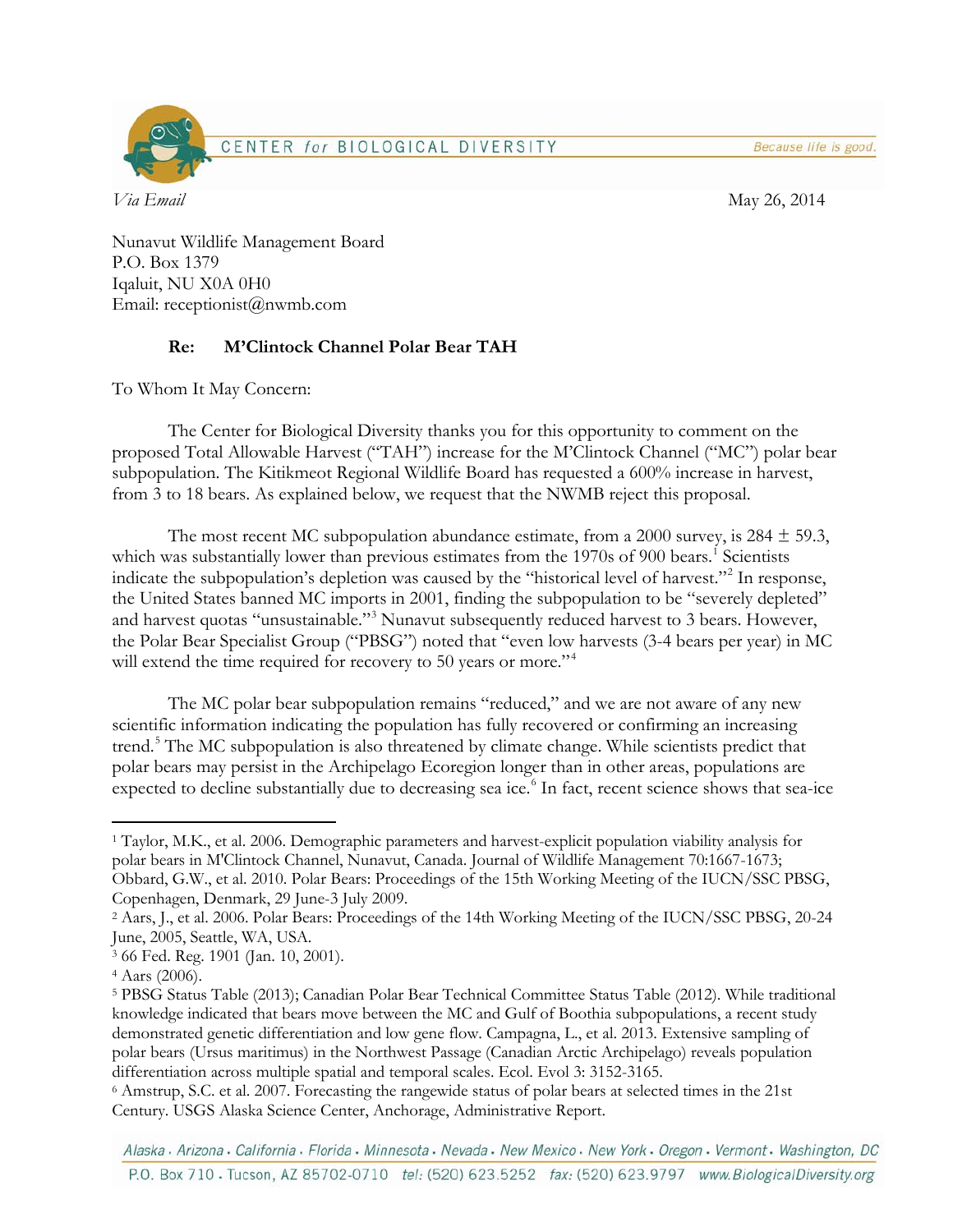loss in the Canadian Arctic Archipelago has been significant during the summer months in recent years,<sup>[7](#page-1-0)</sup> and the oldest ice types are disappearing in the region just north of the Archipelago.<sup>[8](#page-1-1)</sup> The rate of mass loss of ice caps and glaciers of the Canadian Arctic Archipelago increased three-fold between 2004-2006 and 2007-200[9](#page-1-2),<sup>9</sup> another indicator of the region's vulnerability to ice loss from global warming.

We understand that a new assessment of the MC subpopulation is planned this year, but no results have been released. Accordingly, because the MC subpopulation remains reduced and susceptible to climate change and because no new science supports an increased harvest, we encourage the NWMB to act with precaution and reject the proposed TAH increase.

Sincerely,

Sarch Wh

Sarah Uhlemann Senior Attorney & International Program Director Center for Biological Diversity 2400 NW 80th Street, #146 Seattle, WA 98117, USA +1-206-327-2344

Shaye Wolf, Ph.D. Climate Science Director Center for Biological Diversity +1-415-632-5301 [swolf@biologicaldiversity.org](mailto:swolf@biologicaldiversity.org)

<span id="page-1-0"></span> $^7$  Howell, S. E, et al. 2010. Extreme low sea ice years in the Canadian Arctic Archipelago: 1998 versus 2007. Journal of Geophysical Research 115:C10053; Tivy, A., et al. 2011. Trends and variability in summer sea ice cover in the Canadian Arctic based on the Canadian Ice Service Digital Archive, 1960–2008 and 1968–2008. Journal of Geophysical Research 116, C03007.

<span id="page-1-1"></span><sup>8</sup> Maslanik, J., et al. 2011. Distribution and trends in Arctic sea ice age through spring 2011. Geophysical Research Letters 38, L13502.

<span id="page-1-2"></span><sup>9</sup> Gardner, A.S., et al. 2011. Sharply increased mass loss from glaciers and ice caps in the Canadian Arctic Archipelago. Nature 473: 357-360.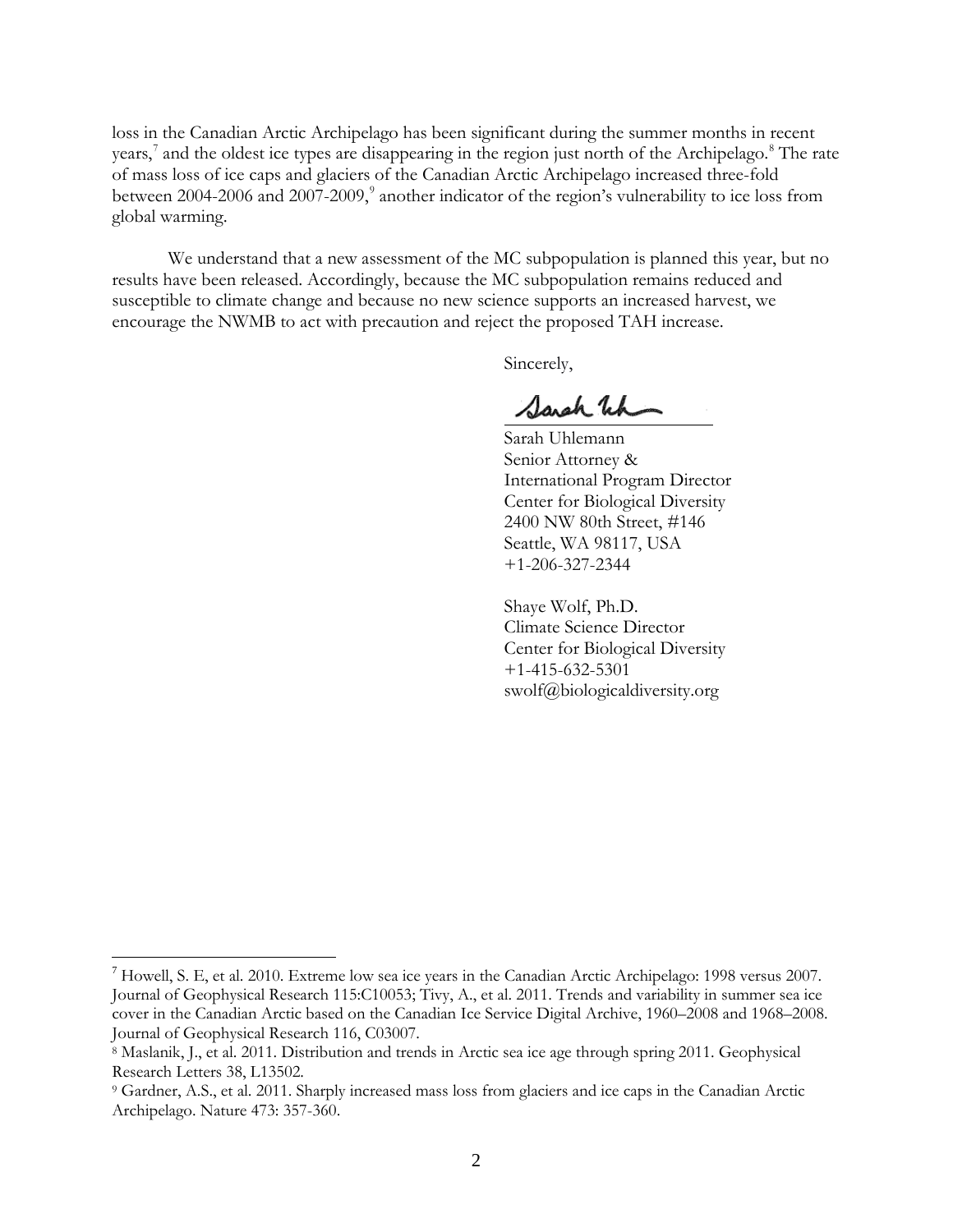Because life is good.



 $\mu$   $\sigma$   $\sim$  2014

− PUF>∼i> ראב in נארץ כי אייר P.O. Box 1379  $\Delta$ ى $\Delta$ <sup>c</sup>, NU X0A 0H0 Email: receptionist@nwmb.com

## **ᐱᑦᔪᑎᖓ: M'Clintock Channel -ᒥ ᓇᓐᓄᑕᐅᒍᓐᓇᑐᑦ ᐅᓄᕐᓂᖏᑦ**

Pa ⊃∧≞o de o<sup>⊂</sup> bl Chee o<sup>⊂.</sup>

ᐅᒪᔪᐃᑦ ᐊᑦᔨᒌᖕᖏᑐᑦ ᓇᔪᒐᖏᓐᓄᑦ ᖃᐅᔨᓴᕐᕕᒃ ᓇᑯᕐᒦᐳᖅ ᐃᓕᑦᓯᓂᒃ ᐅᖃᕈᓐᓇᑎᑕᐅᓂᕐᒥᓄᑦ ᐆᒪᔪᕐᑕᐅᒍᓐᓇᑐᑦ ᐅᓄᕐᓯᒋᐊᕐᑕᐅᓂᖏᓐᓄᑦ M'Clintock Channel-ᖂᕐᖑᐊᓗᒻᒥ ᑲᑎᒪᓲᓂ ᓇᓐᓄᑕᐅᒍᓐᓇᑐᓄᑦ. ᕿᑎᕐᒥᐅᑉ ᓄᓇᓕᓕᒫᓂ ᐆᒪᔪᓕᕆᓂᕐᓄᑦ ᑲᑎᒪᔨᖏᑦ ᕿᓄᒍᑎᖃᕐᓯᒪᒻᒪᑕ 600%-ᑎᒍᑦ ᓇᓐᓄᕈᓐᓇᑕᒥᓂᒃ ᐅᓄᕐᓯᒋᐊᕐᑕᐅᖁᔨᑦᓱᑎᒃ, 3-ᒍᕙᑦᑐᓂᒃ 18- ᖕᖑᓗᒋᑦ. ᑕᑲᒃᑯᐊ ᑐᑭᓯᑎᑦᓯᐅᑎᐅᒻᒪᑕ, ᓄᓇᕘᒥ ᐆᒪᔪᓕᕆᔨᕐᔪᐊᑯᓐᓂᒃ ᑖᑦᓱᒥᖓ ᕿᓄᒍᑎᖃᕐᑐᒍᑦ ᐊᖏᕐᑕᐅᖁᔨᒐᑕ.

M'Clintock Channel-ᒥ ᖃᒻᒥᐅᓂᕐᐹᑦ ᓇᓄᐃᑦ ᐅᓄᕐᓂᖏᑦᑕ ᒥᑦᓴᐅᓵᕐᑕᐅᓯᒪᒍᑎᖏᑦ, 2000-ᒥ ᖃᐅᔨᓴᕐᑕᐅᑎᓪᓗᒋᑦ, ∆كف ⊲َФקייר 1970 − 400 דישלס־1970 דישלס־1970.3, AP® לאביל 1970- 1970-G בילואליס 1970-G בילואל ظطظنة صـحة الإلام حـرض أنّ طـمـطـة الإصابة التي تحالي المعامرة الأصور A/N- المعامرة "خالصة" كما التي ت ᑌᒣᓐᓂᕋᕐᑕᐅᓂᖏᑦ ᒪᓕᑦᓱᒋᑦ, ᐊᒥᐊᔨᑲᒥᐅᑦ ᓂᐅᕕᐊᒍᒍᓐᓇᓂᖏᓐᓂᒃ ᓄᖅᑲᑎᑦᓯᓯᒪᔪᓄᑦ ᓇᓄᐃᑦ ᐊᓯᐊᓅᖅᑲᑕᐅᖅᑲᔦᕐᑎᓱᒋᑦ 2001-୮, صدرة توضيف "AC الأصبح - صدر المراكان" طلب صدر الكرم - المراكب المراكب "AC الأصبح المراكب الم ᐅᓄᓗᐊᕐᓂᕋᓕᕐᓱᒋᑦ ᐱᔭᐅᕙᑦᑐᑦ."<sup>3</sup> ᑭᖑᓂᖓᒍᑦ ᓄᓇᕘᒥᐅᑦ ᐃᑭᓪᓕᑎᕆᓯᒪᔪᑦ ᓇᓐᓄᑕᐅᒍᓐᓇᑐᓂᒃ 3-ᓂᒃ ᓇᓐᓄᕈᓐᓇᓯᑎᑦᓯᓱᑎᒃ. ᑭᓯᐊᓂ, ᓇᓄᕐᓂᒃ ᖃᐅᔨᒪᒐᓱᐊᕐᑎᒪᕇᑦ ᐃᓚᒌᑦ ᑐᓴᕐᑎᓯᓯᒪᔪᑦ "ᐃᑭᑦᑑᒐᓗᐊᕐᐸᑕ ᐱᔭᐅᒍᓐᓇᑐᑦ (3-ᓂᑦ 4-ᓄᑦ ᐊᕐᕌᒍᑕᒫᑦ) ᑖᕙᓂ لوك"خ 'ظامي المسابح المسابح المسابح المسابح المسابح المسابح المسابح المسابح المسابح المسابح المسابح ا  $\blacktriangle$ ς στρ -σ Φειζω εταινή

M'Clintock Channel-Γ<sup>ic</sup> هـهΔ <sup>د ــ</sup> احـاح "ΔP- الـــاح الحاجر الخاصة الحاجر المحامرة المحافظة الحامرة الحامرة ا ⊃٩/ܐܘܪܠܒܐ ܐܪܐ ܐܪܐ ܐܘܪܡܢܐ ܐܕܪܡܢܐ ܐܕܘܪܡܝܐ ډܘܪܡܝܐ ډܘܪܒܝܐ ډܘܪܒܝܐ ډܘܪܒܝܐ ډܘܪܒܝܐ ډܘܪܒܝܐ ܐܘ<sup>ء</sup> ٩ و-د حالـ من ٦.5 ضعة بأحـ مـه∆د ٢-٧-٧ حامـر- حاصـ ٣-٧-٥ و-٢-٥ مـ٥ تـ٥٢ مـ٥ و-٢-٧ مـ٥ و-٢ ᑯᑦᓴᓇᕐᑐᒦᓚᖓᖕᖏᓂᕃᔫᒐᓗᐊᑦ Archipelago Ecoregion-ᒦᓲᓂᒃ ᐊᑯᓂᐅᓂᕐᓴᖅ ᑯᑦᓴᓇᕐᑐᒦᖕᖏᓂᕐᓴᐅᓗᑎᒃ ᐊᓯᖏᓐᓂᒦᓲᓂᓂᑦ,

\_\_\_\_\_\_\_\_\_\_\_\_\_\_\_\_\_\_\_\_\_\_\_\_\_\_\_

<sup>&</sup>lt;sup>1</sup> Uد, L.b. ∧ططق کا۲۴۰ نو 2006. ظاہر تو میں دیا ہے کہ مشترک خاطر اڑا نے مشار کے خاطر کی تھے کہ تکام کر ت مِدَ M'Clintock Channel-Ë i C, هو T, طور Clintock Channel-Ë i Ć, هو T, طور Clintock Channel-Ë i Ć, هو حرب طور ᓇᓄᐃᑦ: 15-ᒍᒍᑎᖓᓂ ᓇᓄᓕᕆᔩᑦ ᑲᑎᒪᓂᖓᓂ ᑲᑎᒪᐅᑎᕕᓃᑦ IUCN/SSC PBSG, ᑯᐸᓐHᐁᑲᓐ, ᑎᐊᓐᒫᒃ, 29 ᔫᓂ-3 ᔪᓓ 2009.  $^2$ Is\, ∧َأ $\Delta$ لام م $\Delta$ º $\Delta$ ( 2006. ط $\Delta$ ה 14- $\Delta$ لام ما $\Delta$ ه ط $\Delta$ ر ا $\Delta$ ن وا $\Delta$ ᓯᐊᑕᓪ, ᕗᐊ. ᔪᓯᐊ ᐊᒥᐊᔨᑲᒥ.

<sup>3 66</sup> Fed. Reg. 1901 (ᔭᓄᐊᔨ 10, 2001).

 $4$   $\dot{q}$ <sup>4</sup> $\langle$  (2006)

<sup>5</sup> PBSG ᖃᓄᐃᓕᖓᓕᕐᓂᖏᓐᓂᒃ ᓇᓗᓀᕐᓯᐅᑎᖏᑦ (2013); ᑳᓇᑕᒥ ᓇᓄᓕᕆᓂᕐᓄᑦ ᐱᓪᓗᑯᒋᐊᓕᑦᑏᑦ ᑲᑎᒪᔩᑦ ᖃᓄᐃᓕᖓᓕᕐᓂᖏᓐᓂᒃ حمضة الككهلك الكاركة الكلماء التي تصدر الكاركة التي تصدر الكاركة التي ان التي ان التي حكمت التي Gulf of Boothia †‹ۈن• ھ⊂\$∩أبار סילה A>{\end=yst=cd=yst=cd=yst=cd=yst=cd=yst=cd=yst=cd=yst=cd=yst=cd=yst=cd=yst=cd=yst=cd= ᑕᕝᕙᓂᑦᓭᓇᖅ ᐱᓯᒪᖕᖏᓂᖏᓐᓂᒃ. ᑲᒻᐸᖕᓇ, ᓗ., ᐱᓇᓱᖃᑎᖏᓪᓗ 2013. ᓇᓄᕐᓂᒃ ᐆᑦᑐᕋᕋᑦᓴᑕᕐᓂᖅ ᐅᑭᐅᕐᑕᑑᑉ ᑕᕆᐅᖓᑕ ᖂᕐᖑᐊᓗᖓᓂ (Northwest Passage) (baCD<DPDSCD "Lo "PPSC+4" and CF-1CD-/L+" bnLi C << "L" A-L" "C +"C +"C +"C +"C ᓇᒧᖕᖓᑕᕐᓂᖏᑦᑕ ᐊᒻᒪᓗ ᓇᔪᓲᖏᑦᑕ ᖃᐅᔨᓴᕐᑕᐅᑎᓪᓗᒋᑦ. Ecol. Evol 3: 3152-3165.